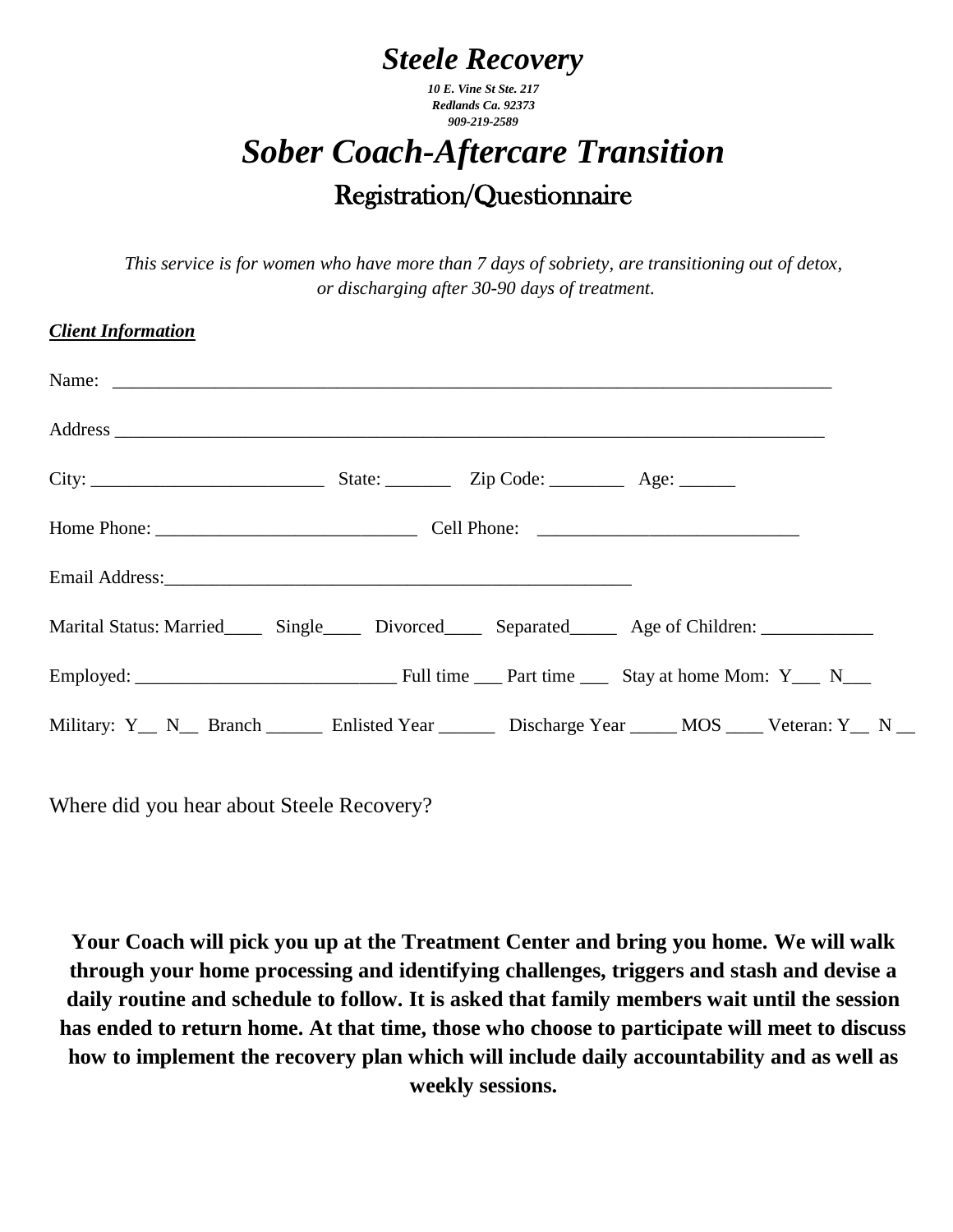## *CONFIDENTIAL INTAKE QUESTIONNAIRE*

**~What are you wanting to achieve in hiring a Sober Coach?** 

**~Do you have an Aftercare plan that you created with your counselor? If so, what is it?**

**~What are your immediate fears or concerns in leaving Treatment?**

**~What do you anticipate waiting for you when you get home?**

**~What are your family responsibilities?**

**~What are your triggers in retuning home?**

**~Do you think you have hidden stash at home that you need to dispose of?**

**~Do you plan on attending recovery meetings?**

**~When is the hardest** *day* **of the week for you to stay clean and sober?**

**~What is the hardest** *time* **of the day for you?**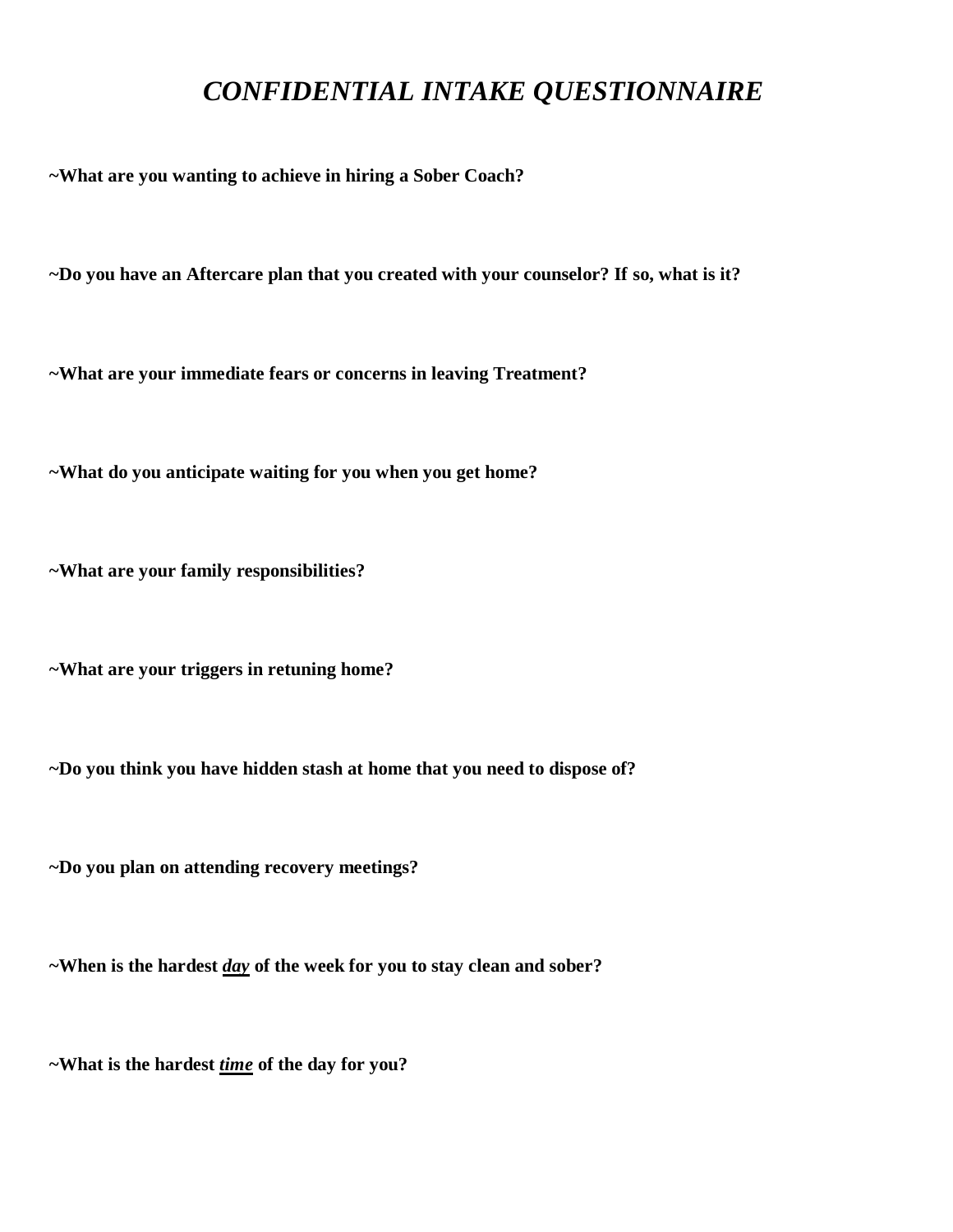**~When thinking about returning home, what are the challenges or pressures you face in your daily routine?**

**~What do you fear the most in coming home?**

**~Does your family support you in your recovery efforts?**

**~Does anyone drink or use drugs in the house?**

**~Is your family open to participating in family sessions?**

**I understand this to be an agreement in partnering with Sober Coach Nadine Steele, CADC-II in helping make a smooth transition from treatment by providing continuity of care and reintroduce me back to my home, family, work, and life to continue successful recovery one day at a time.**

**~~~~~~~~~~~~~~~~~~~~~~~~~~~~~~~~~~~~~~~~~~~~~~~~~~~~~~~~~~~~~~~~~~~~~~~~~~~~~~~~~~~~~~~~~**

**Date: \_\_\_\_\_\_\_\_\_\_\_\_\_\_\_\_\_\_\_\_\_\_\_\_**

*Steele Recovery is owned and operated by Nadine Steele CADC-II, NCAC-I NCRC-II, Aii10110315, 016754. She is Nationally Accredited and Certified with the State of California as and Drug and Alcohol Counselor and Recovery Coach. Since 1995, Nadine has been in the field of recovery specializing in women in addiction and addiction related issues. Steele Recovery is an alternative approach to conventional treatment for women seeking an organic spiritual experience in a private and confidential setting. Nadine goes at your own pace utilizing best practices that address the issues that find results.*

*Welcome!*